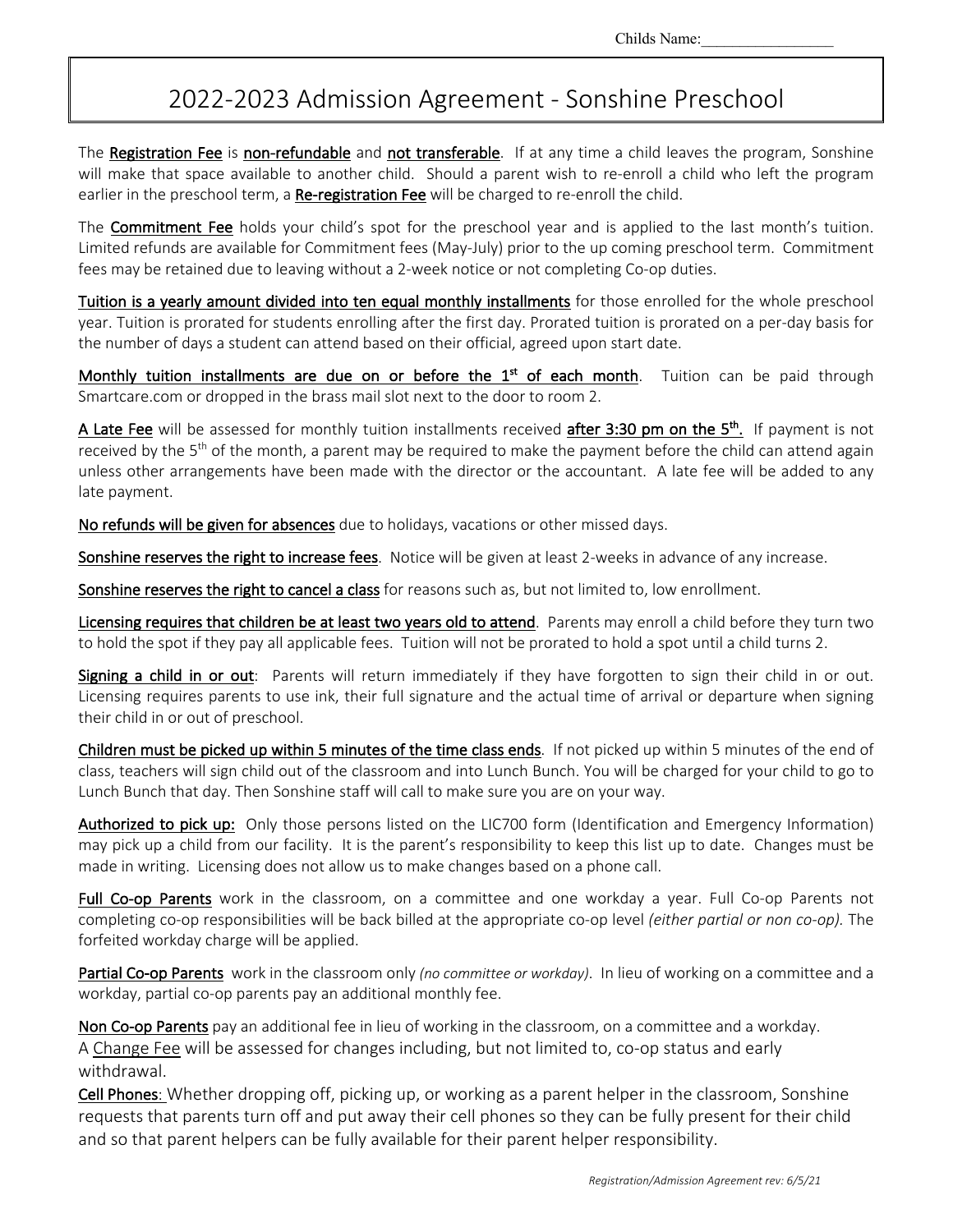Co-op parents volunteering in the classroom are an important part of our routine and classroom environment. We appreciate parent's support and help with activities and supervision of the children at Sonshine.

When working in the classroom, please let the teachers know if you need to step out of the classroom to use your cell phone. *Do not take photos of the children or text during class time,* unless specifically asked by a teacher to do so. We do not have authorization to photograph all students.

Missed Parent Helper fee - If a parent is unable to work in the classroom as scheduled and no trade can be arranged, a fee will be assessed and will be due and payable before the next class time.

Children should be ready and able to participate fully in daily preschool activities. *(see handbook for policy)* Teachers will conduct a daily health check at drop-off. Parent(s) agree to abide by Sonshine's decision and to take responsibility for the child's care in the event that the child is excluded for health reasons.

In case of serious contagious illness, parent(s) will notify the office and agree not to bring the child to preschool.

Incidental Medical Services (such as an EpiPen, Inhaler, or Benadryl) will be administered for students who have proper documentation in place including parental permission, physician's orders, valid prescription, and proper training for Sonshine staff. See Sonshine's Plan of Operation for providing IMS.

In the event of a serious injury or accident on site involving a child, Sonshine will call 911, call the parent(s) and/or notify the child's physician depending on the urgency of the injury or accident. If necessary, the child may be taken to the Emergency Room of the closest hospital for observation and/or treatment. Sonshine staff will assume responsibility for the child including making decisions necessary for the best care of the child until parent(s) arrive. Parent(s) are responsible for any medical expenses that may be incurred in carrying out this policy.

In case your child sustains an injury outside of Sonshine which requires cast, stitches, glue or staples, sling, eye patch or other special care, child may return to school with a physician's note regarding injury and ability to participate in typical preschool activities.

Licensing does not permit siblings to be present when the parent works in the classroom. It is the parent's responsibility to make child care arrangements for siblings in order to work in the classroom, on a committee, on the Saturday workday, etc.

Licensing has the right to interview children and staff and to inspect and audit child or facility records without prior consent. If there is a claim of neglect or abuse, the licensing agency has the right to observe the physical condition of a child and may even require a medical professional to examine the child.

All Sonshine Staff have been carefully and prayerfully chosen to carry out the policies of Sonshine's program in a developmentally appropriate, professional manner. Sonshine reserves the right to make adjustments to class or teacher assignments as necessary.

Child Development: Sonshine Staff are professionally trained to observe their student's development over the course of the school year. Staff will bring concerns regarding children's development to the attention of the director and parents. Referrals to professionals may be made for outside help. The director and teachers will determine if the child's needs can be met at Sonshine.

It is agreed by all parties (parents, staff, director) that the discretion of the director will be final when making decisions for Sonshine Enrichment Center Preschool.

The wait list at Sonshine will be maintained to add students to classes and programs that are currently full. Sonshine has the right to pull names from the wait list to balance the classes in the following ways: Boy to girl ratio, age range, priority to currently attending and alumni families, personalities and dynamics in the classroom, teacher to child ratio, parent volunteer Co-op levels.